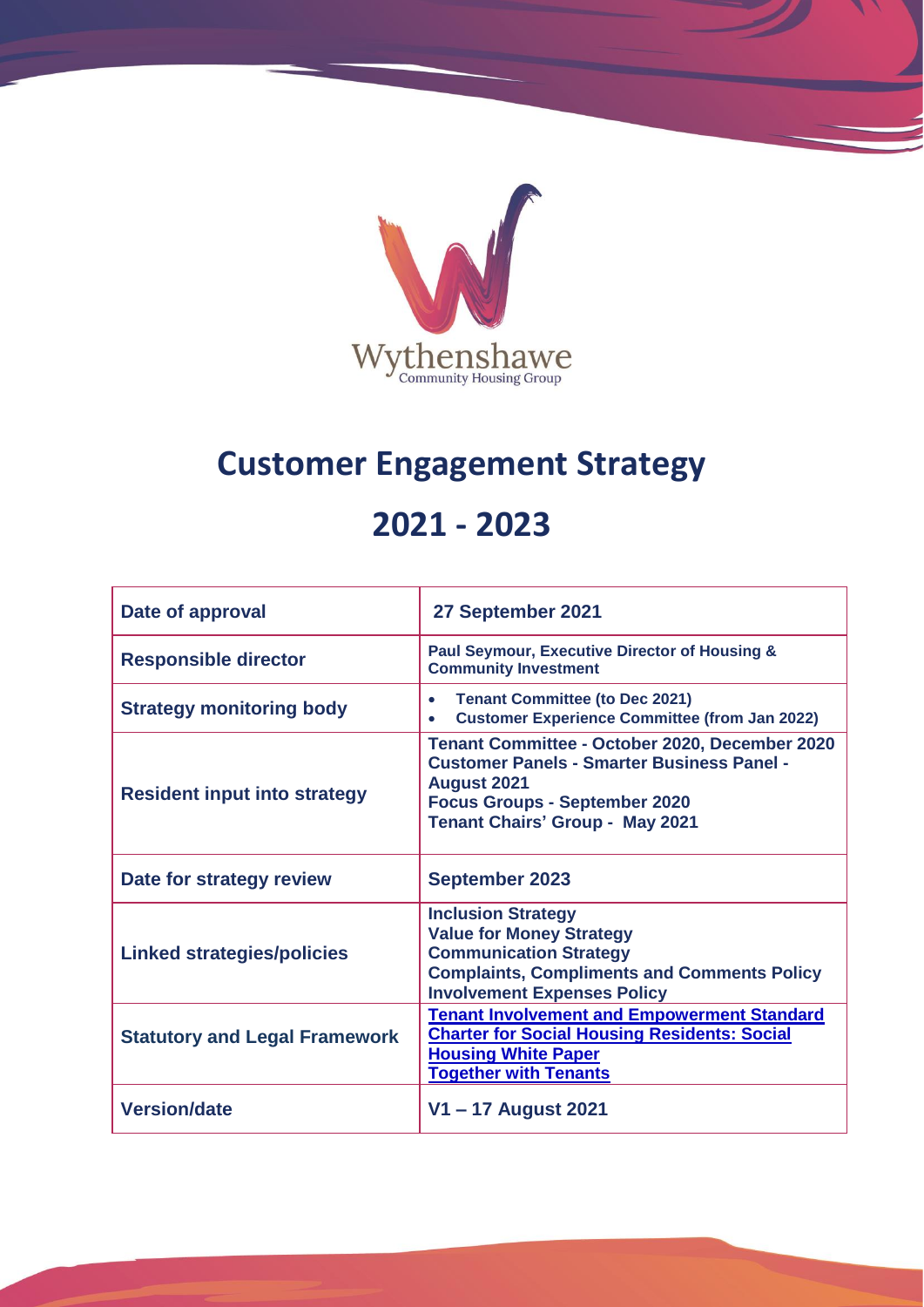

The aim of this strategy is to create an approach to resident involvement where residents' voice has meaningful impact into all our operational and strategic decision-making.

> Our commitment to our residents is: *"We won't make a decision about you, without you"*

# **1. Introduction**

- 1.1 Wythenshawe Community Housing Group (WCHG) is the largest Manchester based housing association responsible for 13,700 properties providing a home to almost 30,000 people – some 37% of the Wythenshawe community.
- 1.2 Our purpose is to provide good quality homes and services to our tenants and leaseholders and to play a leading role in creating safer, healthier communities.

# *Regulatory context*

- 1.3 As a registered provider of social housing, we are committed to delivering against the standards set by the Regulator of Social Housing, including the [Consumer](https://www.gov.uk/guidance/regulatory-standards#consumer-standards)  [Standards.](https://www.gov.uk/guidance/regulatory-standards#consumer-standards)
- 1.4 The Ministry of Housing, Communities & Local Government's (MHCLG) Charter for [Social Housing Residents: Social Housing White Paper](https://www.gov.uk/government/publications/the-charter-for-social-housing-residents-social-housing-white-paper) published in November 2020 and the National Housing Federation's (NHF) [Together with Tenants](https://www.housing.org.uk/our-work/together-with-tenants/) both set out the case for landlords to further strengthen their relationship between residents and landlords.
- 1.5 This strategy aims to position WCHG to be able to meet the evolving requirements of the regulatory environment.

# *Engagement & influence review*

1.6 In Autumn 2020, WCHG tenants and officers commissioned England's leading tenant engagement specialists, [Tpas,](https://www.tpas.org.uk/) to conduct a review our approach to customer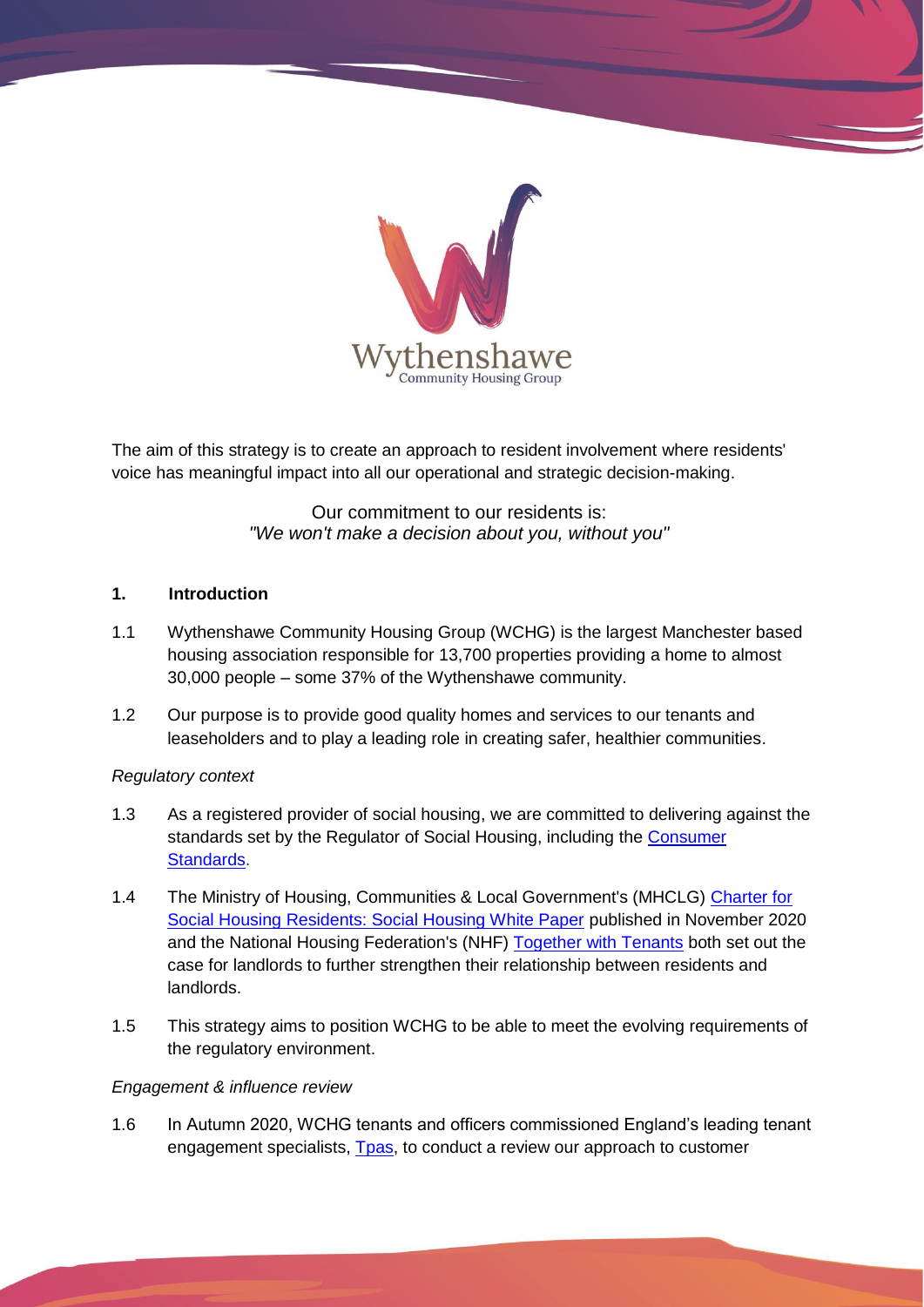

engagement. The findings of the report were endorsed by the Tenant Committee and its recommendations form the basis of this strategy.

# *COVID-19 pandemic*

1.7 Against the backdrop of the COVID-19 pandemic, WCHG has adopted new ways of engaging residents beyond traditional face-to-face meetings. These initial changes and their success in engaging residents in a more flexible way have inspired the 'digital first' approach outlined in this strategy.

# **2. Scope and definitions**

- 2.1 The strategy will set out how customers can be involved to influence service improvements and what outcomes will be achieved as a result.
- 2.2 For the purposes of this strategy we define 'customer' as a tenant, leaseholder or other user of our services.
- 2.3 The body responsible for co-creating, approving and monitoring this strategy to December 2021 is the Tenant Committee. Responsibility will then transfer to a new Customer Experience Committee from January 2022.

# **3. How we will engage customers**

3.1 Our approach to customer engagement - outlined below - is structured in line with the National Engagement Standards (2020) developed by [Tpas](https://www.tpas.org.uk/) and based on the indepth engagement and influence review conducted with customers and Tpas in Autumn 2020.

# *Governance and Scrutiny*

- 3.2 We will implement a new Customer Experience Committee from January 2022. This committee will replace the current Tenant Committee and be a sub-committee of our Board, made up of customers and Board members, and will have further powers to:
	- champion consumer regulation at WCHG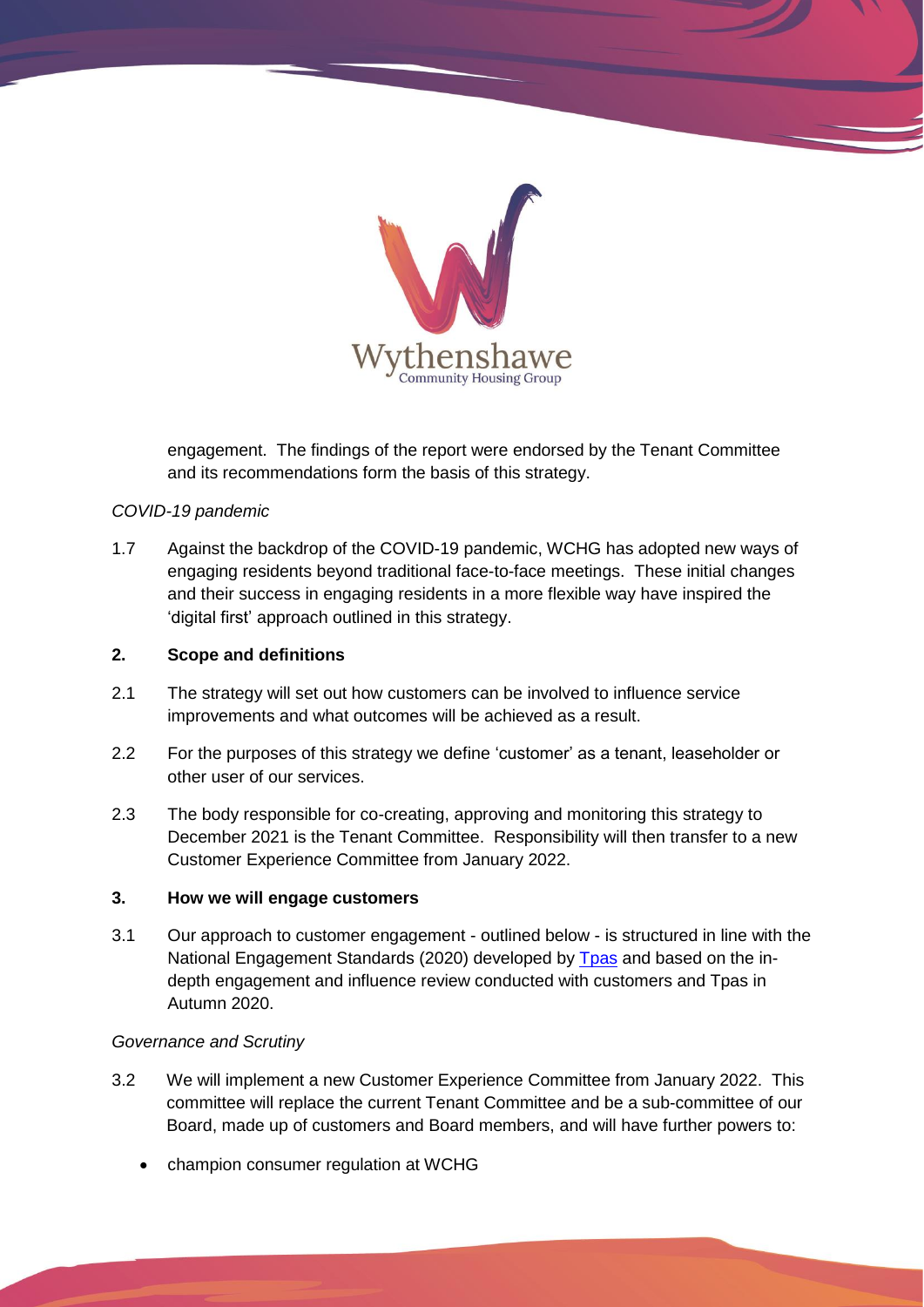

- amplify customer voice at the Board to drive strategic decision-making
- oversee performance of customer-facing services
- 3.3 The Service Review Group (SRG), composed entirely of tenants, will continue to conduct service reviews and scrutiny work. It will report to both the new Customer Experience Committee and the Group Audit & Risk Committee. The SRG may be commissioned to carry out work to inform Customer Experience Committee decisions.
- 3.4 Recruitment to the formal governance structure will be widely publicised from September 2021.
- 3.5 There continues to be consistent and honest sharing of information with residents about the risks the organisation faces, how it is meeting key organisational targets and how it plans to deal with areas of concern.

# *Business & Strategy*

- 3.6 Four new customer panels have been introduced, aligned to the [corporate plan](https://www.wchg.org.uk/flipbooks/CorpPlan/index.html#p=1) themes that inform organisation's business strategy:
	- More Homes
	- Living Well
	- Great Places
	- Smarter Business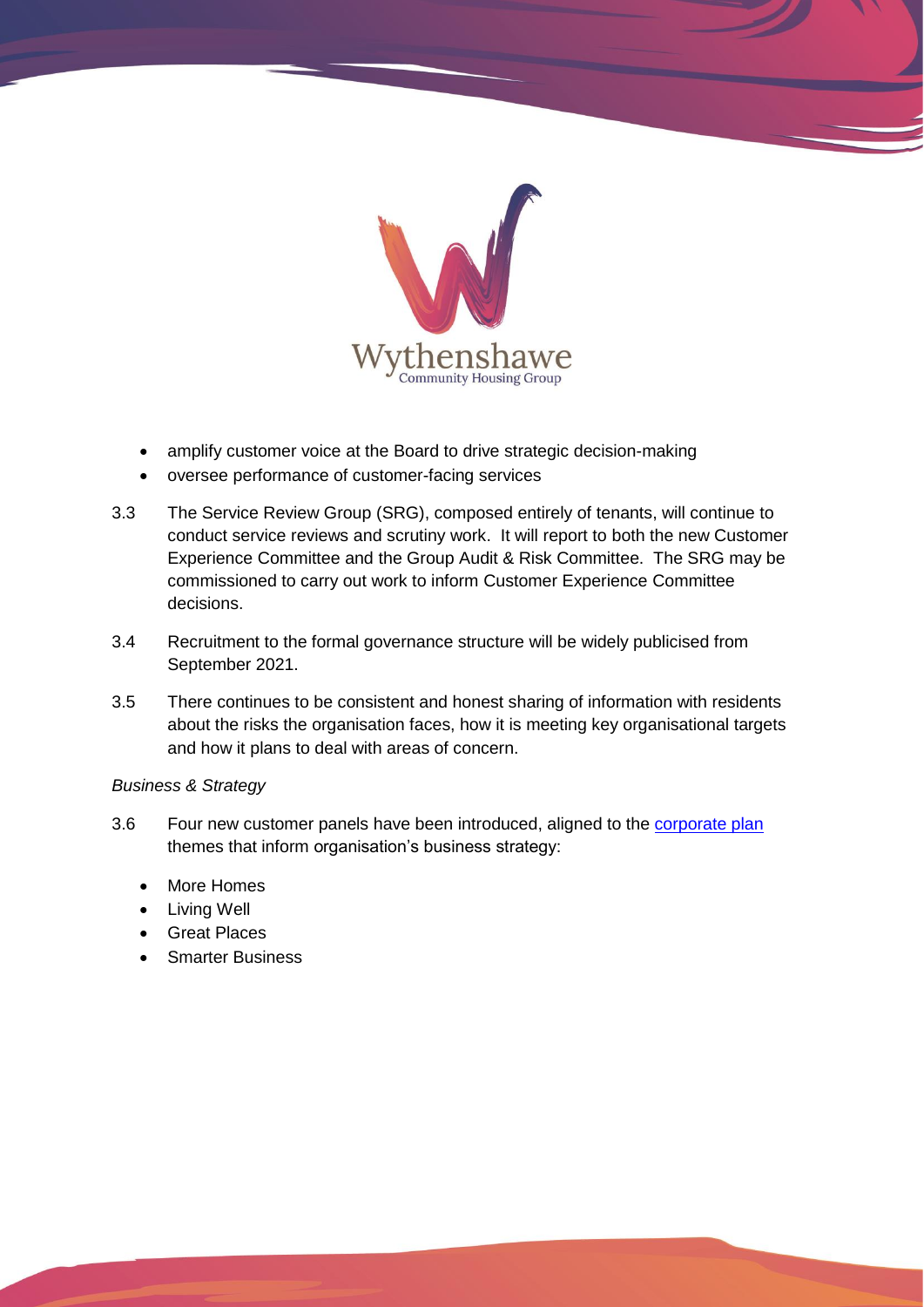

3.7 We have developed seven principles that we use as a guide to how we engage with our customers. These principles are illustrated in the graphic below:

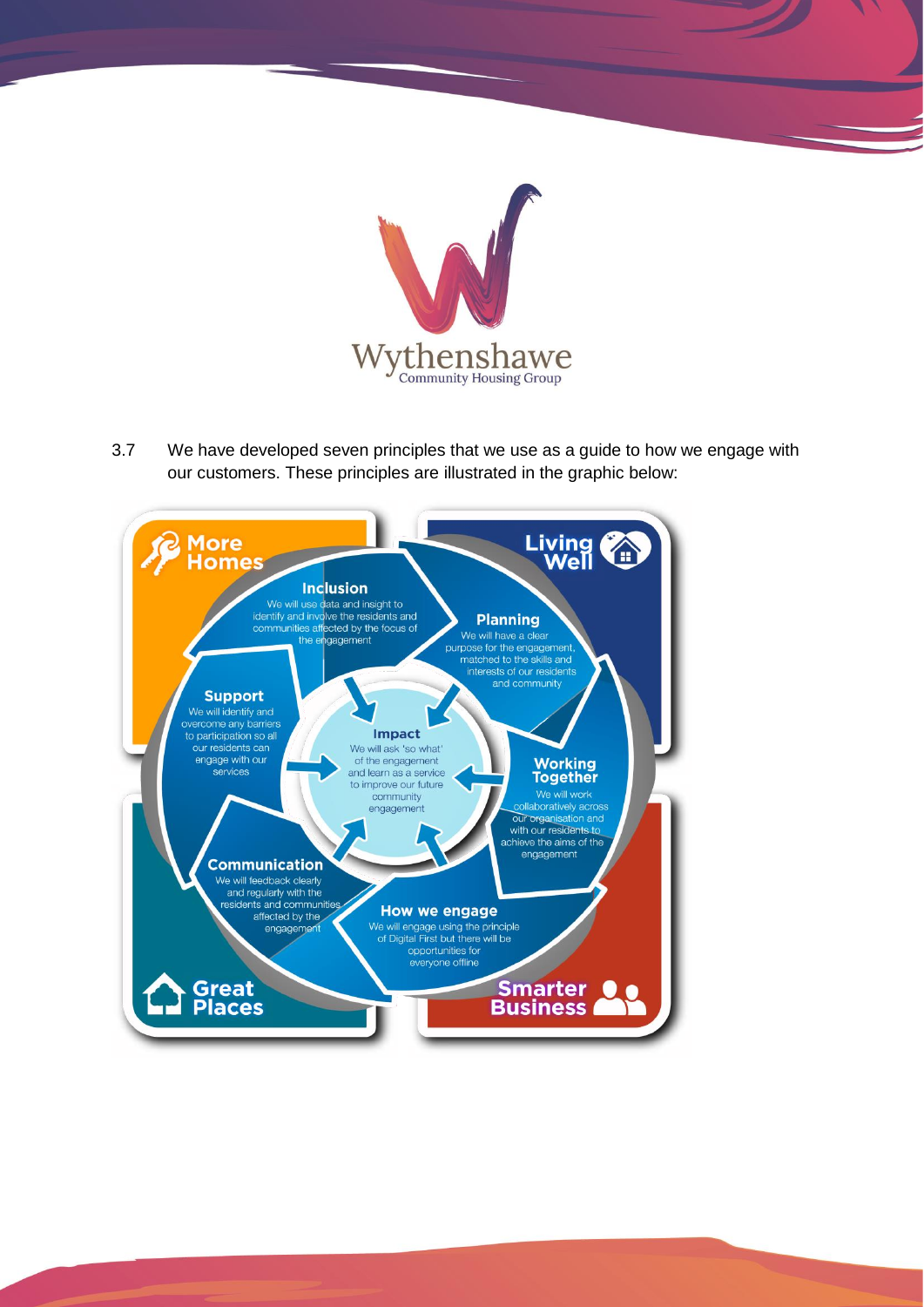

3.8 The following areas for development have been identified in partnership with customers for specific focus over the lifetime of this strategy 2021 -2023:

| More<br><b>Homes</b>   | 1<br>Use a digital first approach to consult on all new build programmes<br>$\overline{2}$<br>Train our strategically involved residents in the end-to-end process of<br>development to allow resident influence of our Development Strategy<br>Involve residents in the design of our new homes and developments<br>3<br>$\overline{4}$<br>Provide new opportunities for leaseholders and shared owners to get<br>involved in their services<br>5<br>Create involvement mechanisms for future customers and applicants to<br>have influence on their area                                                                                                                                                                                                                                                                                                                      |
|------------------------|---------------------------------------------------------------------------------------------------------------------------------------------------------------------------------------------------------------------------------------------------------------------------------------------------------------------------------------------------------------------------------------------------------------------------------------------------------------------------------------------------------------------------------------------------------------------------------------------------------------------------------------------------------------------------------------------------------------------------------------------------------------------------------------------------------------------------------------------------------------------------------|
| Living<br>We           | WCHG will seek out new opportunities for residents to get involved, with<br>1<br>particular emphasis on new and emerging communities in Wythenshawe<br>Engage with residents in the process of rebuilding people-based<br>2<br>community services after the pandemic<br>3<br>Use data and insight to engage with service users as we review our<br>approach to employment services, Anti-Social Behaviour and Community<br>Safety, Tenancy Support and Community Centres<br>Recognising our role as custodians of Wythenshawe for our future<br>4<br>residents, involve young people in our decision-making<br>5<br>Create involvement mechanisms for our Older Persons and Extra Care<br>service offers<br>Actively seek out opportunities to engage with under-represented groups<br>6<br>with the nine protected characteristics of the Equality Act to hear their<br>voices |
| Great<br><b>Places</b> | Develop a bespoke involvement offer for residents in High-Rise blocks to<br>$\mathbf 1$<br>meet the regulatory requirements under the Building Safety Bill<br>$\overline{2}$<br>Involve residents in procurement decisions to deliver our investment<br>programme to maintain the safety and amenity of their home<br>Engage residents in the conversation to deliver the Sustainability Strategy<br>3<br>and start the conversation to reduce emissions year-on-year to deliver the<br>shared aspiration of a Zero Carbon Manchester by 2038.<br>As a community-based organisation, provide more opportunities to<br>4<br>engage face-to-face in our community centres and settings<br>5<br>Build Neighbourhood Plans alongside residents to develop and deliver<br>place-based improvements against locally agreed targets                                                    |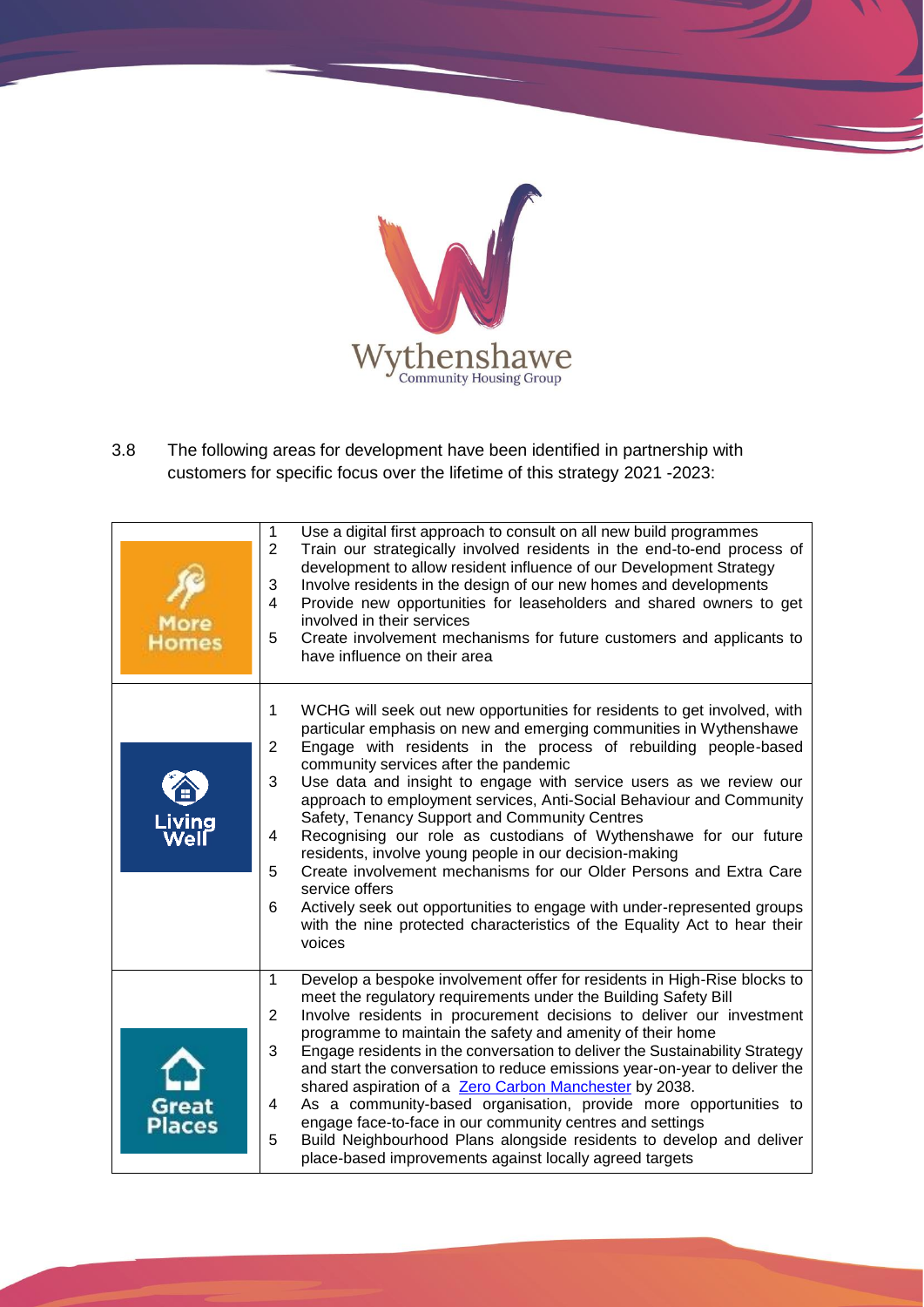

| <b>Smarter</b><br><b>Business</b> | Use digital channels to deliver a Digital First approach to involvement<br>1<br>Improve our website to better include the impact made from customer<br>2<br>engagement activities<br>Develop a culture where customer engagement is central to our<br>3<br>decision-making<br>Expand resident voice into new areas of our business, for example,<br>4<br>involving residents in recruitment decisions to deliver our People                                                                                 |
|-----------------------------------|-------------------------------------------------------------------------------------------------------------------------------------------------------------------------------------------------------------------------------------------------------------------------------------------------------------------------------------------------------------------------------------------------------------------------------------------------------------------------------------------------------------|
|                                   | Strategy<br>5<br>Create an environment where residents have the opportunity, motivation<br>and confidence to question how we do things and hold us to account<br>Develop ways for customers to be meaningfully engaged in the<br>6<br>procurement of services where appropriate<br>Better engage customers in the development of our approach to<br>7<br>ensuring value for money<br>Proactively seek out opportunities to engage with residents with<br>8<br>protected characteristics of the Equality Act |

# *Complaints*

- 3.9 Complaints will continue to be regularly reviewed by the customer-led Service Review Group to inform:
	- continuous learning and development from complaints
	- the development of complaints handling policy and process.
- 3.10 The Tenant Committee and Customer Experience Committee review compliance with the Housing Ombudsman's Complaints Code on an annual basis.

# *Information & Communication*

3.11 Relevant information is provided to all recognised panels and involved residents in an agreed time frame to allow them to monitor how key organisational objectives are being met.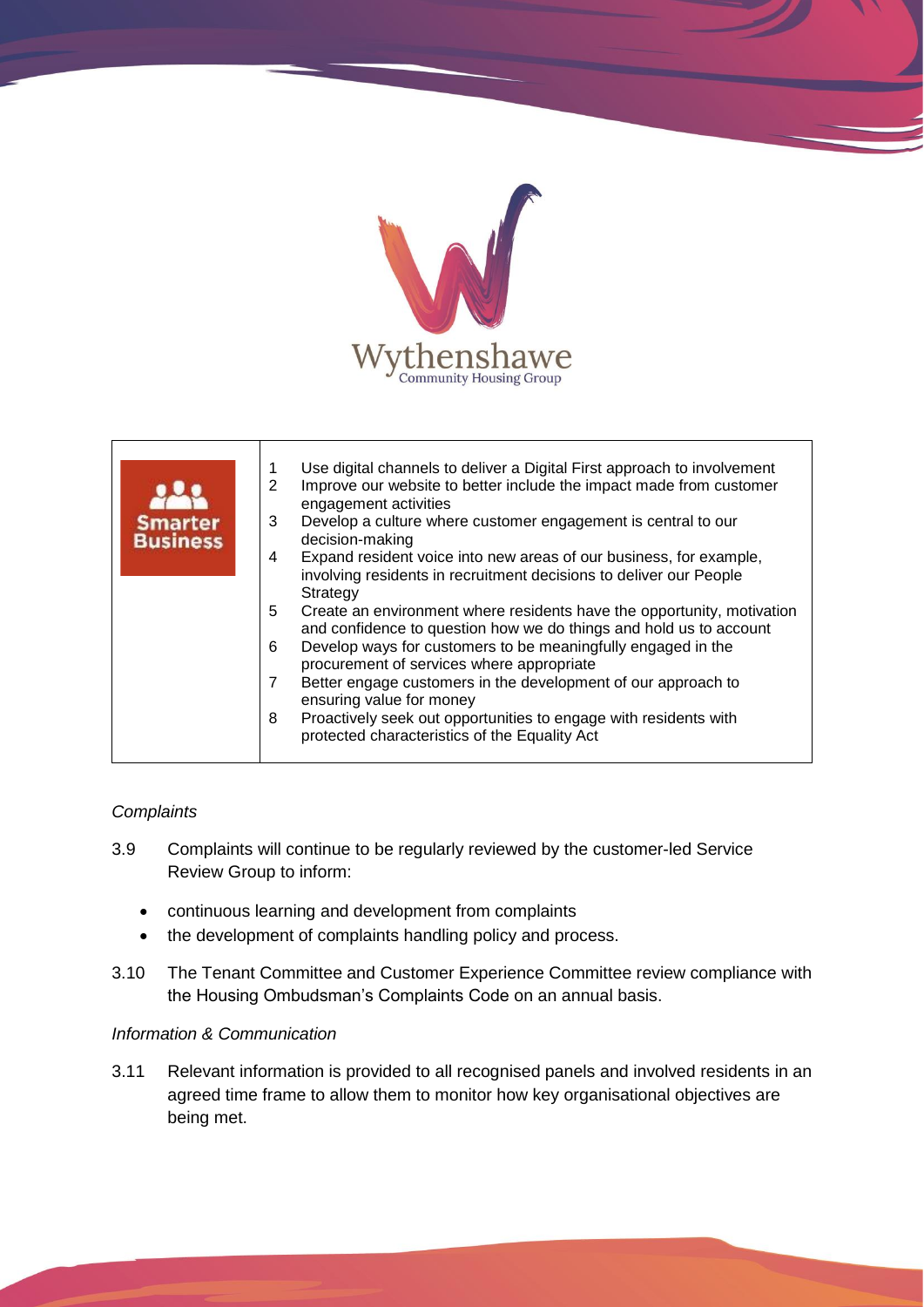

3.12 Information provided is clear and understandable with key points summarised, using an inclusive range of methods and in a format to suit the intended recipient.

# *Resources for Engagement*

3.13 The organisation will continue to provide sufficient resources to deliver effective engagement. Involved customers are offered timely advice and relevant training as well as opportunities to independently network and gain wider housing sector and policy information.

### *Community & Wider Engagement*

- 3.14 During the lifetime of this strategy we will focus on broadening the menu of opportunities to engage with our organisation. Specifically, we will:
	- Develop more digital opportunities to engage and make it easier and quicker for customers to have their voice heard at a time and in a place that suits them
	- Proactively seek out opportunities to engage with residents from under-represented groups, including those with protected characteristics under the Equality Act
- 3.15 We will integrate our volunteering service and resident involvement service to allow:
	- Staff volunteering opportunities to be designed to enable informal and natural conversations with customers about their experiences of our services
	- Customers to volunteer and provide their feedback without attending formal meetings
	- Stronger relationships with local community groups and voluntary organisations, listening to people where they are rather than only bringing them into our spaces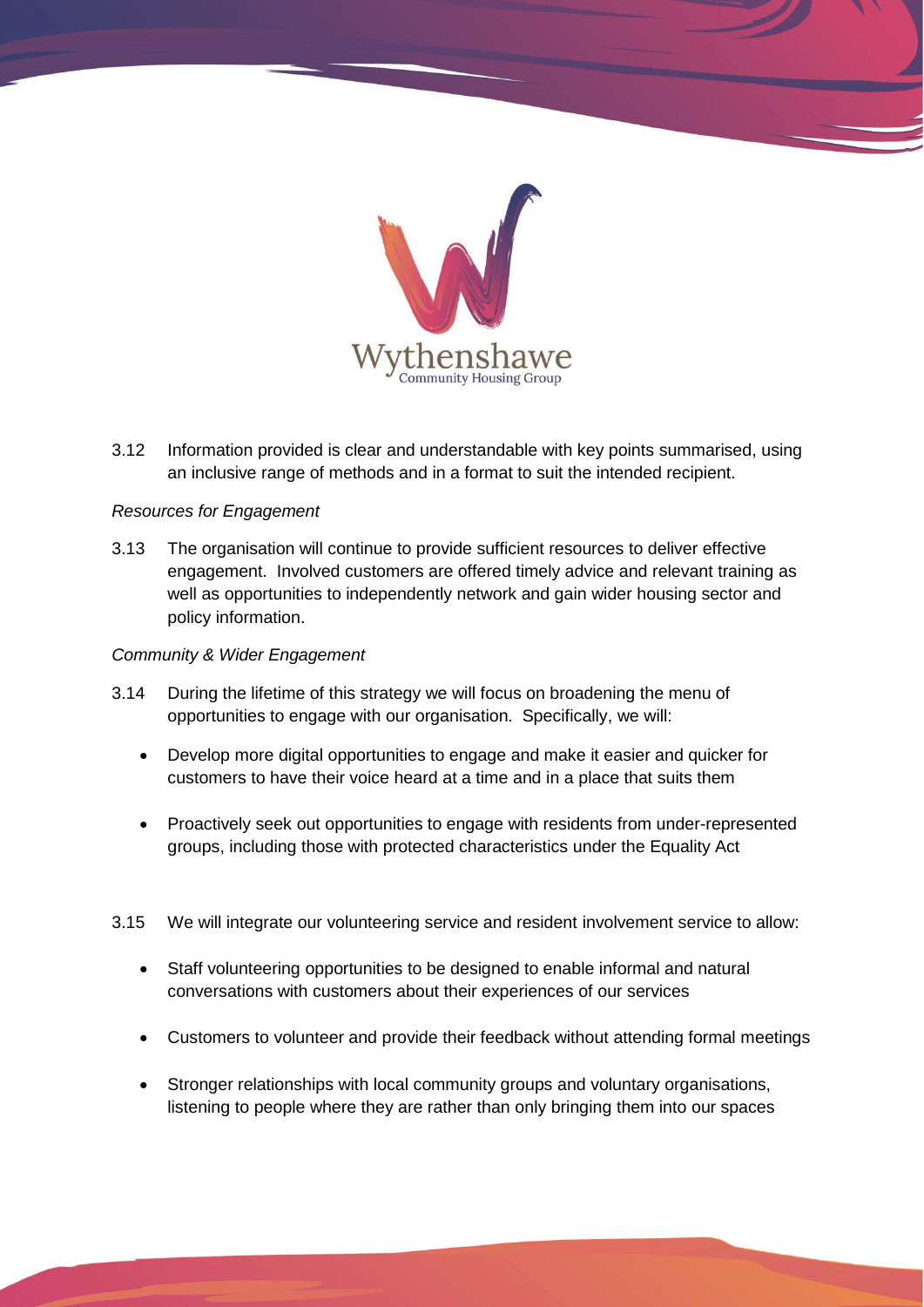

#### **4 Performance**

- 4.1 Whilst recognising that customer experience often declines during periods of change, the long term aim of this strategy is to contribute to improved customer experience across all the Group's services.
- 4.2 Performance will be overseen by the Tenant Committee and Customer Experience Committee.
- 4.3 The Customer Engagement Strategy aims to deliver the following outcomes by September 2023:
	- A formal sub-committee of the Board is dedicated to being the central hub for oversight of consumer regulation
	- Business leaders and managers have an empathetic and strong understanding of the customer experience of our services, creating a 'real conversations' culture
	- A customer experience baseline is established in Year 1, against which we monitor the impact of strategic business investments in the next 5 years
	- We hear more diverse customer voices by offering a more blended approach with digital options for engagement
	- Customer voice and data insights have begun to drive all key business decisions, these are reported to customers showing the difference made
	- We comply with regulatory requirements emerging from the Social Housing White [Paper a](https://www.gov.uk/government/publications/the-charter-for-social-housing-residents-social-housing-white-paper)nd the draft [Building Safety Bill](https://www.gov.uk/government/publications/draft-building-safety-bill)
- 4.4 We will achieve this by:
	- Recruiting to and establishing a new Customer Engagement Committee subcommittee of Board to provide enhanced governance by January 2022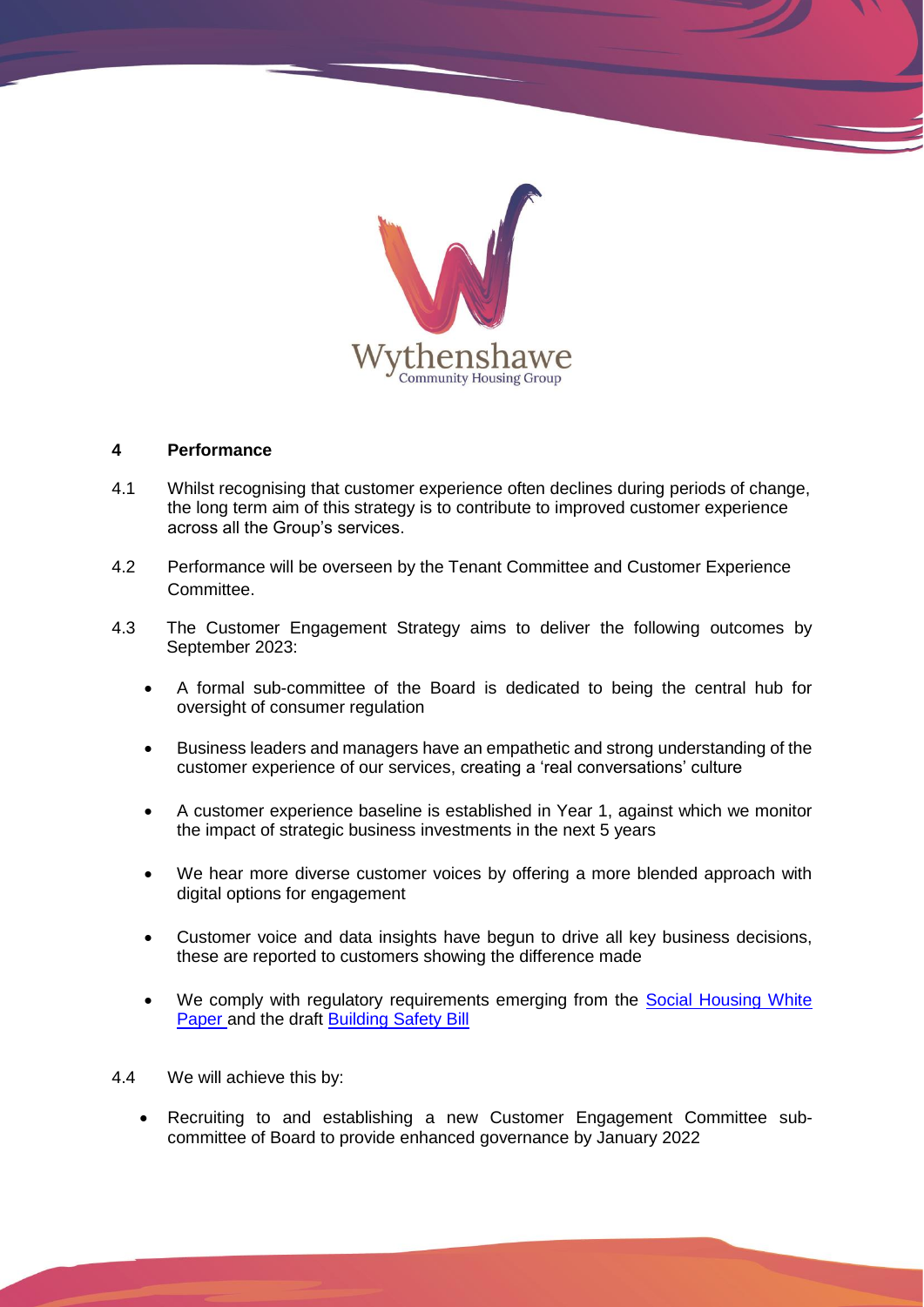

- Commissioning an audit of the organisation's compliance against the consumer standards set by the Regulator of Social Housing by December 2021
- Conducting a baseline survey of customer satisfaction and customer likelihood to recommend (net promoter score) by September 2021
- Creating of a range of #GetTogetherWyth opportunities for face-to-face informal interaction between customers and decision-makers out and about on the estate
- Developing an approach to customer segmentation to inform communications and our future customer engagement approach by March 2022
- Using customer journey mapping techniques to ensure that customer experience informs proposals for investment in systems being considered by Board in March 2022
- Investing in digital options for engagement by March 2022
- Integrating our customer and employee volunteering service into the wider customer engagement function by December 2021
- Achieving 95% take-up of the tenant-approved tick for organisational changes
- Achieving 90% satisfaction with customers having contact with the Customer Engagement team and service
- Achieving full take up of customer memberships on Customer Experience Committee, Service Review Group and four Customer Panels by January 2022
- All Customer Experience Committee and Service Review Group members have an annual appraisal and an agreed and funded personal development plan
- Significant progress made in the areas of development highlighted in section 3.8 of this strategy by September 2023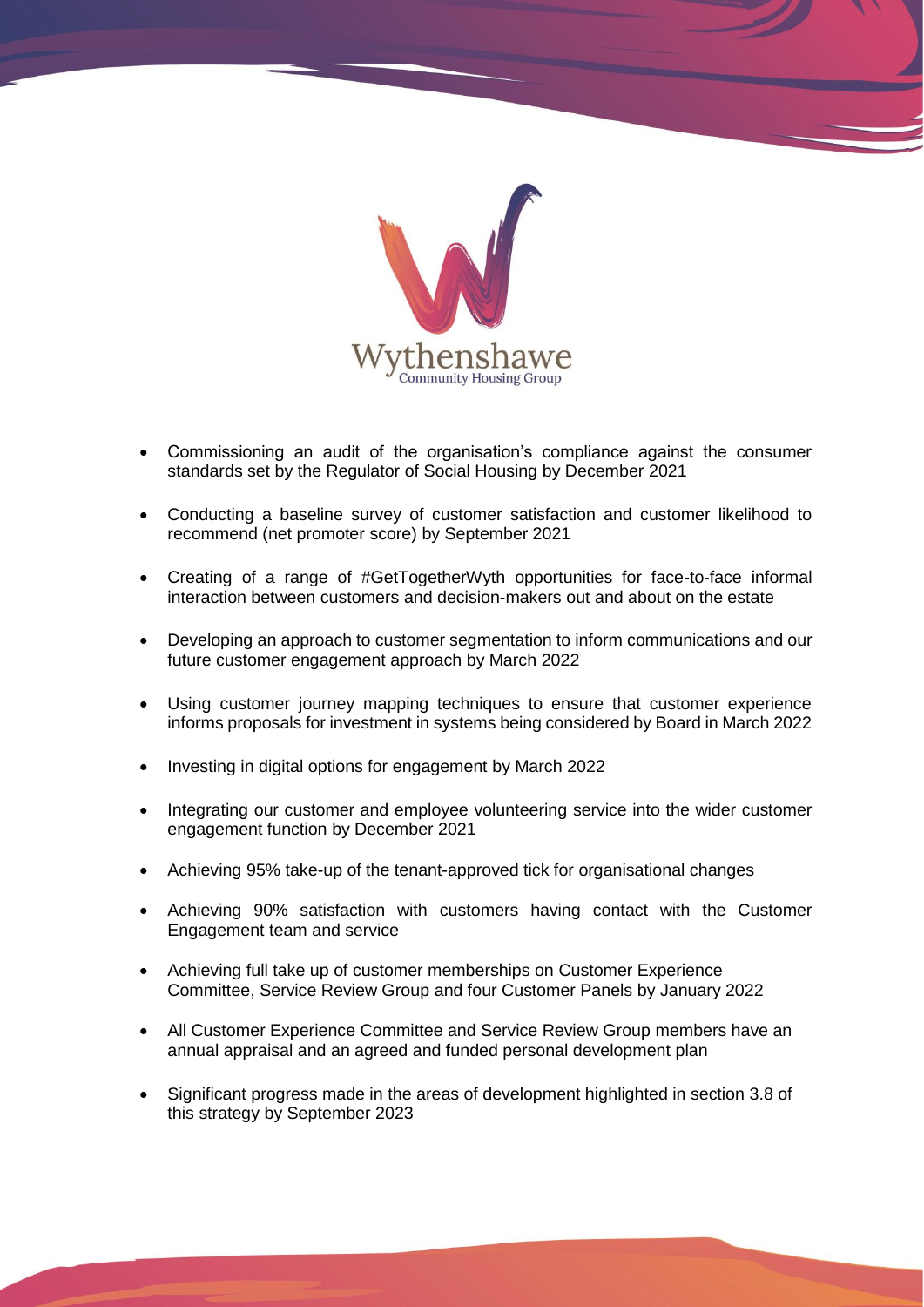

# **5 Customer engagement structure**